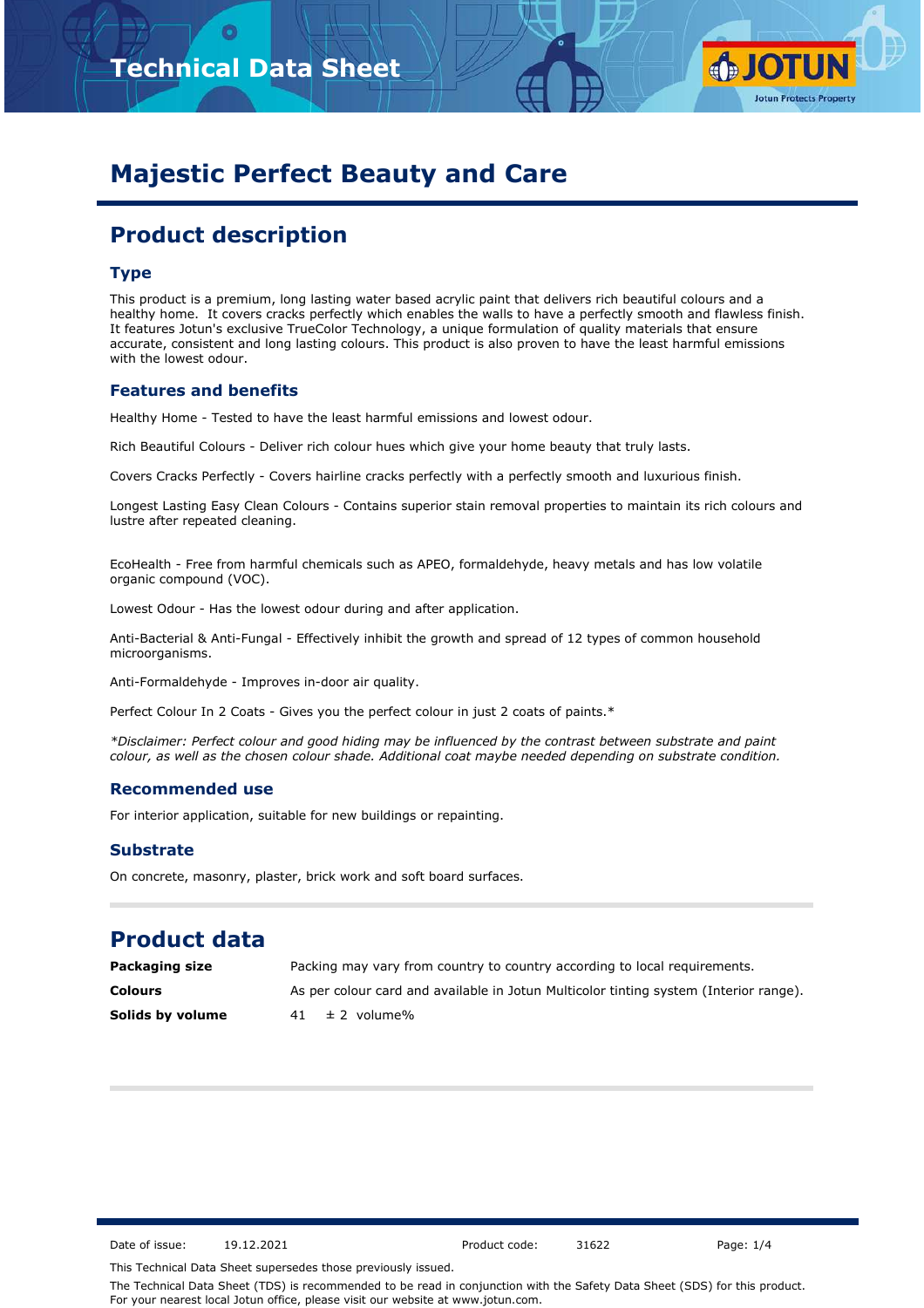

# **Application data**

### **Remarks**

Handle with care. Stir well before use.

### **Application equipment / methods**

By brush, roller, airless spray or conventional spray.

### **Guiding data for airless spray**

| Nozzle tip          | $0.021 - 0.027"$                        |
|---------------------|-----------------------------------------|
| Spray angle degrees | $65 - 80^{\circ}$                       |
| Pressure at nozzle  | 140 - 190 kg/cm <sup>2</sup> (2100 psi) |

### **Spreading rate per coat**

**Theoretical** 5.9 m²/l - 8.2 m²/l

Spreading rate depends on film thickness applied, type of texture, surface porosity, imperfections, temperature, wastage during painting etc.

#### **Recommended film thickness per coat**

| Wet |  | 122 µm - 170 µm |  |
|-----|--|-----------------|--|
| Dry |  | 50 µm - 70 µm   |  |

Film thickness will vary and is calculated as average.

### **Thinner**

Water

### **Dilution**

The paint is ready to use after proper stirring. If thinning is required, water may be added up to a maximum of 5%.

### **Conditions during application**

The temperature of the substrate should be minimum 10 °C and at least 3 °C above the dew point of the air, measured in the vicinity of the substrate. Good ventilation is usually required in confined areas to ensure proper drying.

### **Drying times**

Drying times are generally related to air circulation, temperature, film thickness and number of coats, and will be affected correspondingly. The figures given in the table are typical with:

Good ventilation (Outdoor exposure or free circulation of air)

Typical film thickness

One coat on top of inert substrate

The given data must be considered as guidelines only. The actual drying time and time before recoating may be shorter or longer, depending on the ambient temperature, film thickness, ventilation, humidity, underlying paint system, requirement for early handling and mechanical strength etc. A complete system can be described on a system sheet, where all parameters and special conditions could be included.

1. Recommended data given is, for recoating with the same generic type of paint.

2. In case of multi-coat application, drying times will be influenced by the number and sequence and by the total thickness of previous coats applied.

3. The surface should be dry and free from any contamination prior to application of the subsequent coat.

| The drying time is measured by stated values:<br><b>Relative Humidity (RH) 50 %</b> |        |       |        |  |
|-------------------------------------------------------------------------------------|--------|-------|--------|--|
| Substrate temperature                                                               | 10 °C. | 23 °C | 40 °C. |  |

Date of issue: 19.12.2021 Product code: 31622 Page: 2/4

This Technical Data Sheet supersedes those previously issued.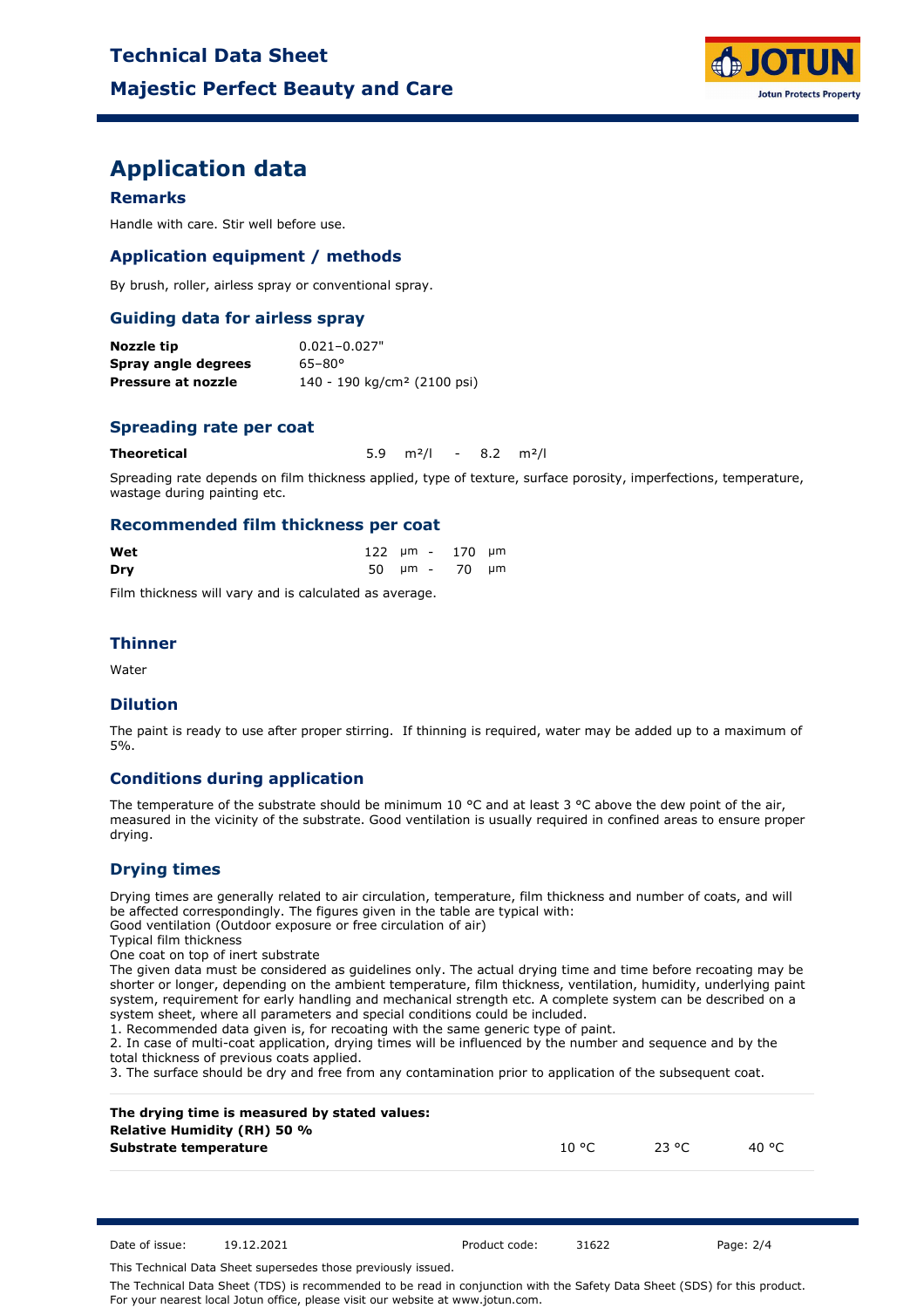### **Technical Data Sheet**

### **Majestic Perfect Beauty and Care**



| Surface (touch) dry       | 3 h  | つh  |     |  |
|---------------------------|------|-----|-----|--|
| Hard dry                  | 12 h | 8 h | 6 h |  |
| Dry to over coat, minimum | 6 h  | 4 h | 2 h |  |

# **Directions for use**

### **Surface preparation**

The substrate must be sound, clean, dry and free from dust, oil, grease, laitance etc. All traces of form release agents/curing agents must be removed. A light sanding with suitable abrasive material is recommended before application. Any resulting dust/loose particles must be removed.

### **Recommended paint system**

#### **Primer**

Majestic Primer or Jotun Ultra Primer : 1 coat

### **Topcoat**

Majestic Perfect Beauty and Care : 2 coats

### **Storage**

The product must be stored in accordance with national regulations. Keep the containers in a dry, cool, well ventilated space and away from sources of heat and ignition. Containers must be kept tightly closed. Handle with care.

# **Environmental labelling**

### **Green Building Standards**

This product contributes to Green Building Standard credits by meeting the following specific requirements:

LEED®v4 (2013) EQ credit: Low emitting materials - VOC content for Nonflat Coatings (100 g/l) (CARB(CSM)2007) and emission between 0.5 and 5.0 mg/m<sup>3</sup> (CDPH method 1.1). MR credit: Building product disclosure and optimization - Material Ingredients, Option 2: Material Ingredient Optimization, International Alternative Compliance Path - REACH optimization: Fully inventoried chemical ingredients to 100 ppm and not containing substances on the REACH Authorization list – Annex XIV, the Restriction list – Annex XVII and the SVHC candidate list. - Environmental Product Declarations. Product-specific Type III EPD (ISO 14025;21930, EN 15804). Architectural paints LEED® (2009):

IEQ Credit 4.2: The VOC requirements of Green Seal Standard GS-11, 1993 (architectural indoor products).

BREEAM® International (2016) Mat 01: Product-specific Type III EPD (ISO 14025;21930, EN 15804).

BREEAM® International (2013): Hea 02: VOC content for Interior matt walls and ceilings (Gloss <25 at 60°) (30 g/l) (EU Directive 2004/42/CE).

Additional certificates and approvals may be available on request.

# **Certificates**

Date of issue: 19.12.2021 Product code: 31622 Page: 3/4

This Technical Data Sheet supersedes those previously issued.